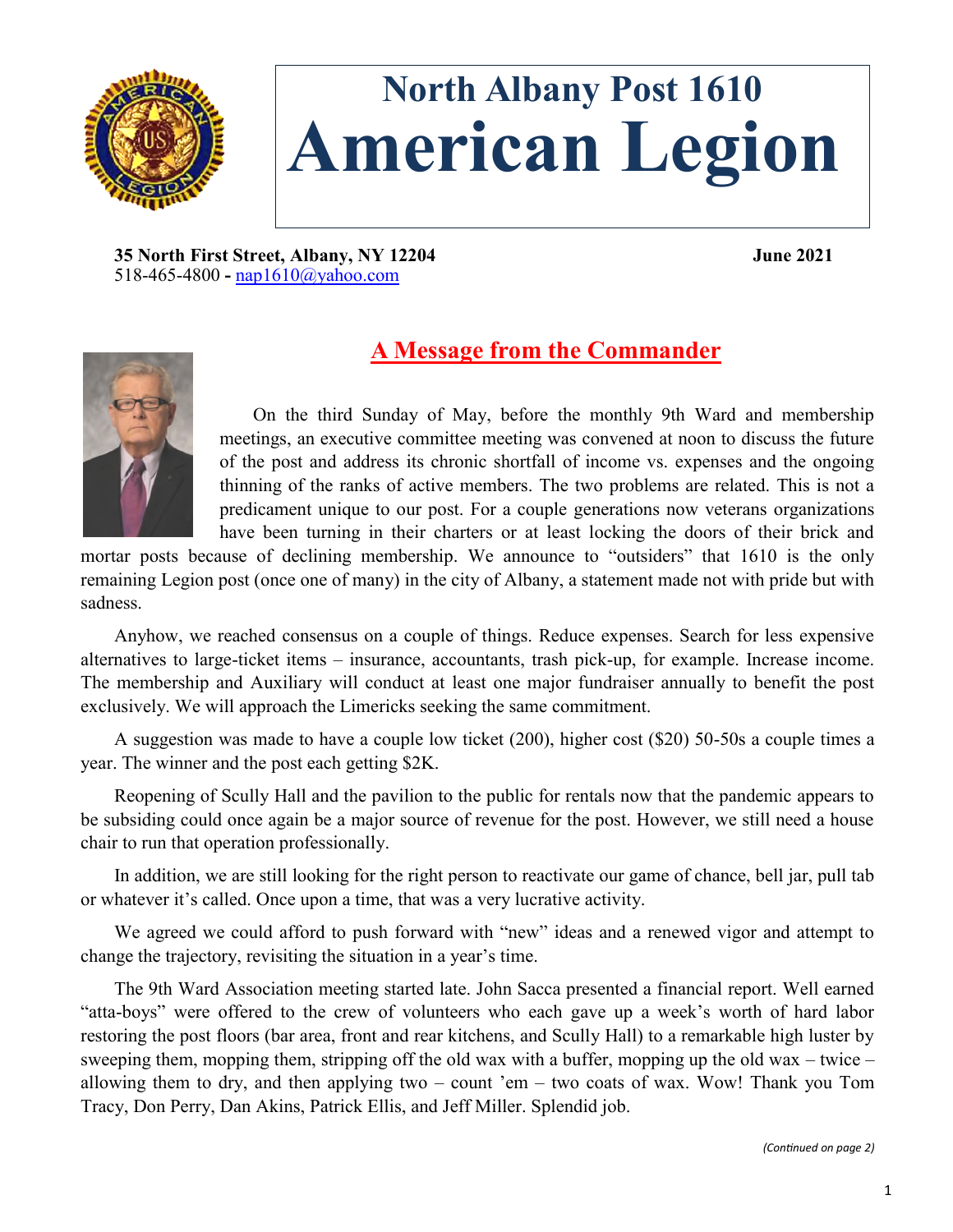*(Continued from page 1)*

As I write this message (Wednesday afternoon, May 19), I'm advised that the pavilion and grill area behind the post have just been thoroughly washed and cleaned with a pressure washer and prepared for summer use commencing Memorial Day weekend. Thank you yet again Tom Tracy, Patrick Ellis, and Dan Akins. Old Salt Dave La Bonte will be professionally seasoning the grill with his steel and brass brushes, canola oil and butter.

The business at hand for the membership meeting was the nomination of officers for election to the 2021-2022 term at the June meeting as follows:

| Commander                   | <b>Lawrence Wiest</b> |
|-----------------------------|-----------------------|
| 1st Vice Chair (Membership) | Jim Slivko            |
| 2nd Vice Chair (Activities) |                       |
| Adjutant                    | John Sacca            |
| Finance Officer             |                       |
| Bar Chair                   | Michael Ryan          |
| JAG                         | <b>Lawrence Wiest</b> |
| Chaplain                    | Charles Lossi         |
| Historian                   |                       |

Sergeant-at-Arms

**IMPORTANT**: A motion made and seconded, it was voted aye unanimously to return the membership meeting to the third Tuesday of each month at 7:00 p.m. beginning with the June meeting. The Sunday afternoon meeting experiment did not yield increased attendance as was hoped.

\* \* \* \* \* \*

Post member Tom Tracy will be leaving us the middle of June for his newly completed home in South Carolina (in the vicinity of a golf course I'm sure). Tom is an in-country Vietnam vet ('68-'69, 20TH Eng Bde 588th Eng Bn) with a radio operator's MOS. You may have seen him

over there with that PRC (pronounced "prick") 10 on his back and the long whip antenna overhead – Charlie's favorite target.

Back in civilian life, Tom had a varied career: Postal Service, sales, the Arsenal, culminating in his being an auditor for the Defense Department.

In the Post, Tom was our commander two terms, adjutant, finance officer, membership chair, newsletter editor and other positions. At the county level, he served as commander, membership and Boys State chair, and many other positions. Tom was 3rd District Law and Order Chair. He was Dept of NY Vice Commander, also shouldering many other responsibilities.

Tom has that quality of seeing a job that needs doing and then of his own initiative quietly getting that job done with no fanfare. He's one of the larger than life guys you'll always remember. So Tom, when you return to visit daughter Kim and grandkids Haley, Brandon, and Adam, don't be a stranger.



**Lawrence Wiest Commander**



SON's acting squadron commander Mike Conners generously lent us his custom-made casket (he has a creepy friend who makes them as a hobby) for our use at the post's annual Memorial Day service (1:00 p.m.). Our Patrick Ellis thought he'd try it on for size. Perfect fit.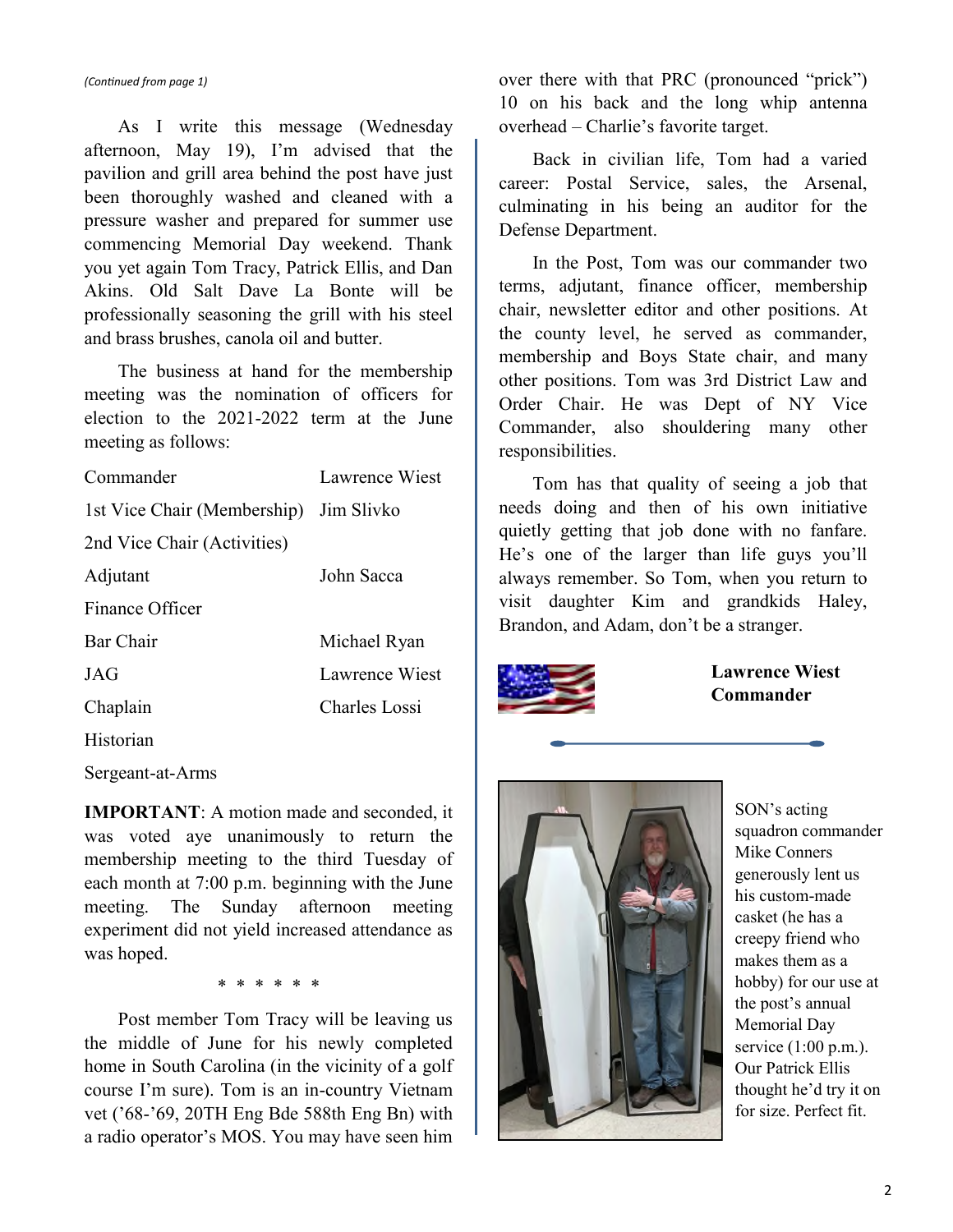#### **Auxiliary News**

A big thank you to all of you that supported our Take-out BBQ Chicken Dinner. It was a huge success! We sold all dinners, received donations for poppies and sold many goodies in our bake sale. I hope everyone enjoyed their dinner. I also want to thank all of the Auxiliary members that came to help out (and Leon Hovish) helping to assemble dinners. We could not have done it without all of you.

Getting ready to assist with putting flags on veterans graves on Sunday for Memorial Day. This is a wonderful family event for your kids and grandchildren. I hope many of you are planning to attend our Post Memorial Service on Monday (Memorial Day) at 1:00 p.m.

Our last Auxiliary meeting for this year will be held on June 1 where we will elect our officers for next year and wrap up everything for the year. Hope to see many of you there. See everyone again in September!

> **For God and Country, Judy Benner President**



From the Chuck Kelly archives: the Post color guard at Albany's 1975 Memorial Day parade. Can anyone out there identify its members?